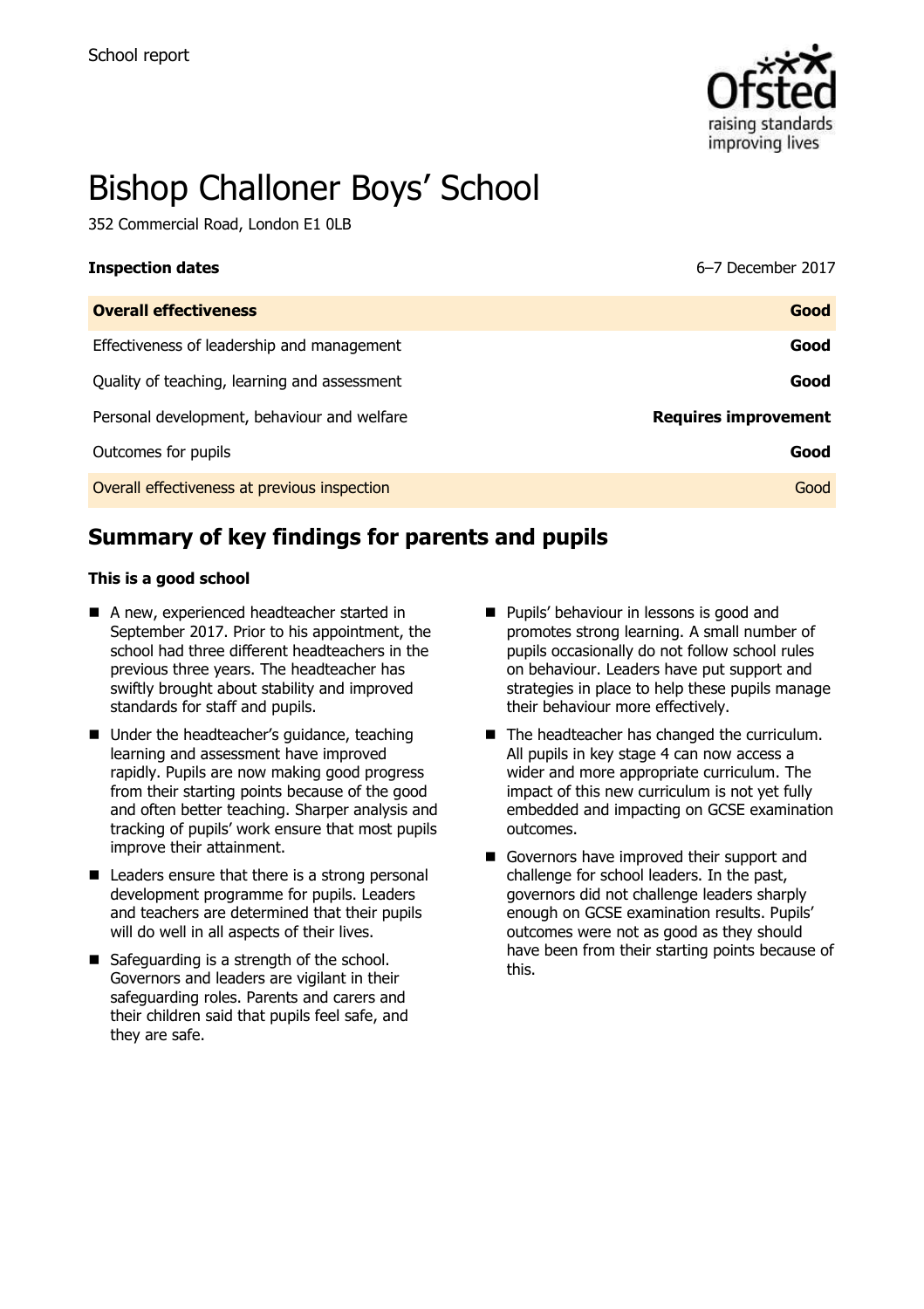

# **Full report**

### **What does the school need to do to improve further?**

- Governors should sharpen the challenge they give to school leaders.
- Leaders should develop the improvements in the following areas and ensure that they are adopted fully:
	- the current and proposed changes to the curriculum
	- the external and internal support for pupils who struggle to manage their behaviour.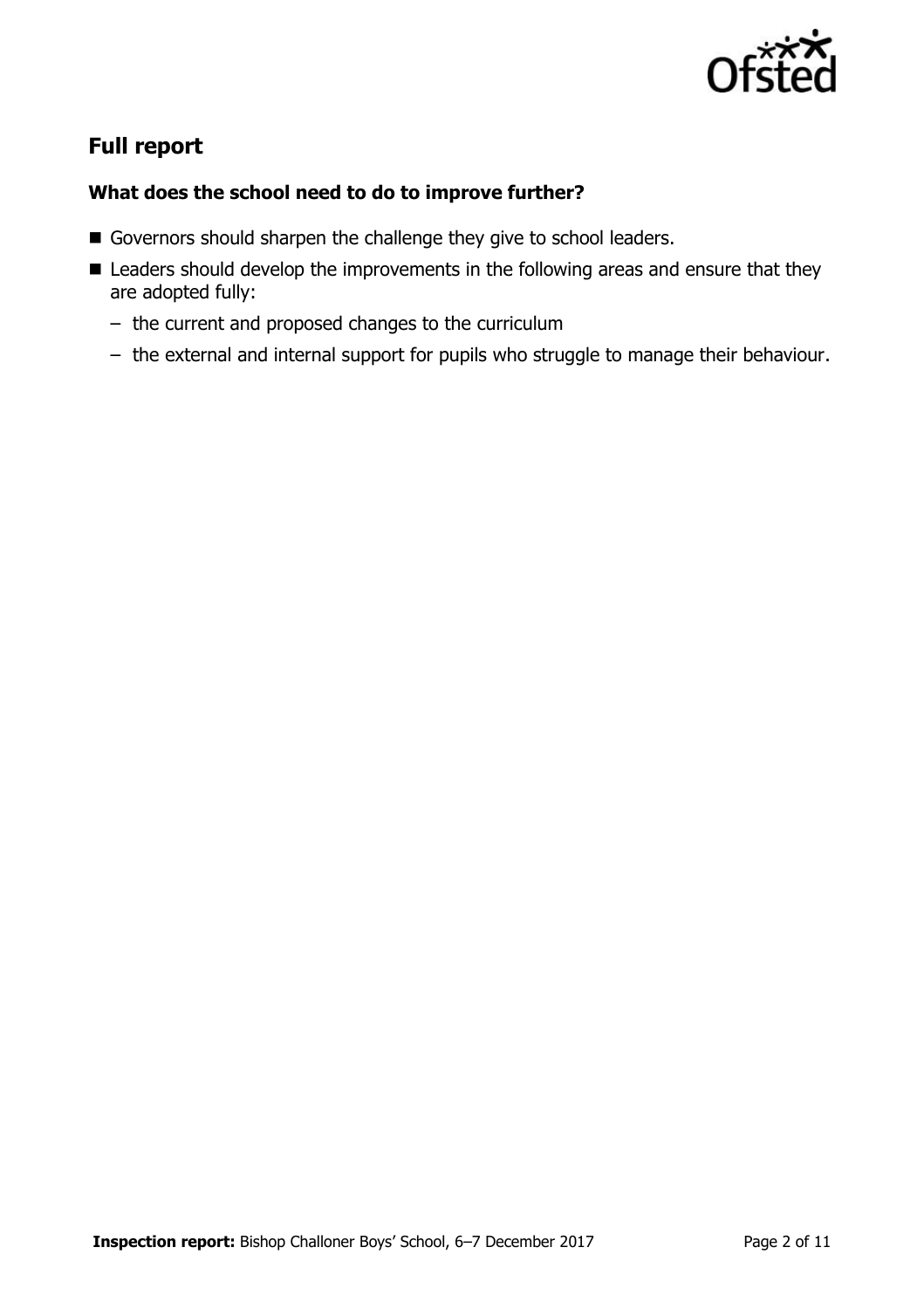

# **Inspection judgements**

#### **Effectiveness of leadership and management Good**

- Since his appointment in September 2017, the new headteacher has brought about rapid, positive change in the school. He sets high expectations and leads by example. Senior leaders are ambitious for all their pupils. Pupils are now making good progress across all subjects.
- There is a comprehensive programme of training for staff in leadership and teaching. Middle leaders appreciate the opportunity to develop their skills through external training courses. Teachers who are new to the profession find the training helpful and informative. The impact of this training for teachers is evident in the quality of pupils' learning.
- Most leaders have an accurate view of the quality of teaching. Senior leaders hold teachers to account for their pupils' progress. Information provided by the school shows that pupils are achieving better outcomes than in previous years. Pupils' work in lessons supports this assertion.
- Leaders have established a programme of lessons and development days where pupils have opportunities to discuss and develop their spiritual, moral, social and cultural skills. These opportunities prepare pupils for life in modern Britain effectively.
- In 2016 and 2017, the curriculum was not broad and balanced. This had a negative impact on pupils' outcomes in public examinations. The new headteacher promptly introduced curriculum changes so that the curriculum now meets the pupils' needs in all year groups. Although not fully embedded, the impact of the new curriculum is already visible in the outcomes for current Years 11 and 10. There is a wide range of extra-curricular activities on offer. For example, there is a range of sporting activities and visits to universities.
- Leaders use pupil premium funding effectively to support disadvantaged pupils. The difference between pupils who are disadvantaged and other pupils is reducing at a rapid pace.
- The Year 7 literacy and numeracy catch-up funding is used well. Pupils in Year 8 who started school behind their peers in literacy and numeracy are catching up. Staff give pupils guidance in their choice of books.
- Leaders carried out a review of how special educational needs (SEN) funding is used. This review resulted in changes to the way they use resources. Pupils who have SEN and/or disabilities now receive effective support, and this is evident in their progress in lessons.
- The school planning documents the headteacher inherited are not sufficiently sharp. The new headteacher has a clear idea of the issues and maintains a short, sharp version of developments needed on the wall in his room. This clear focus on current issues enables the senior team to act swiftly and address the necessary changes.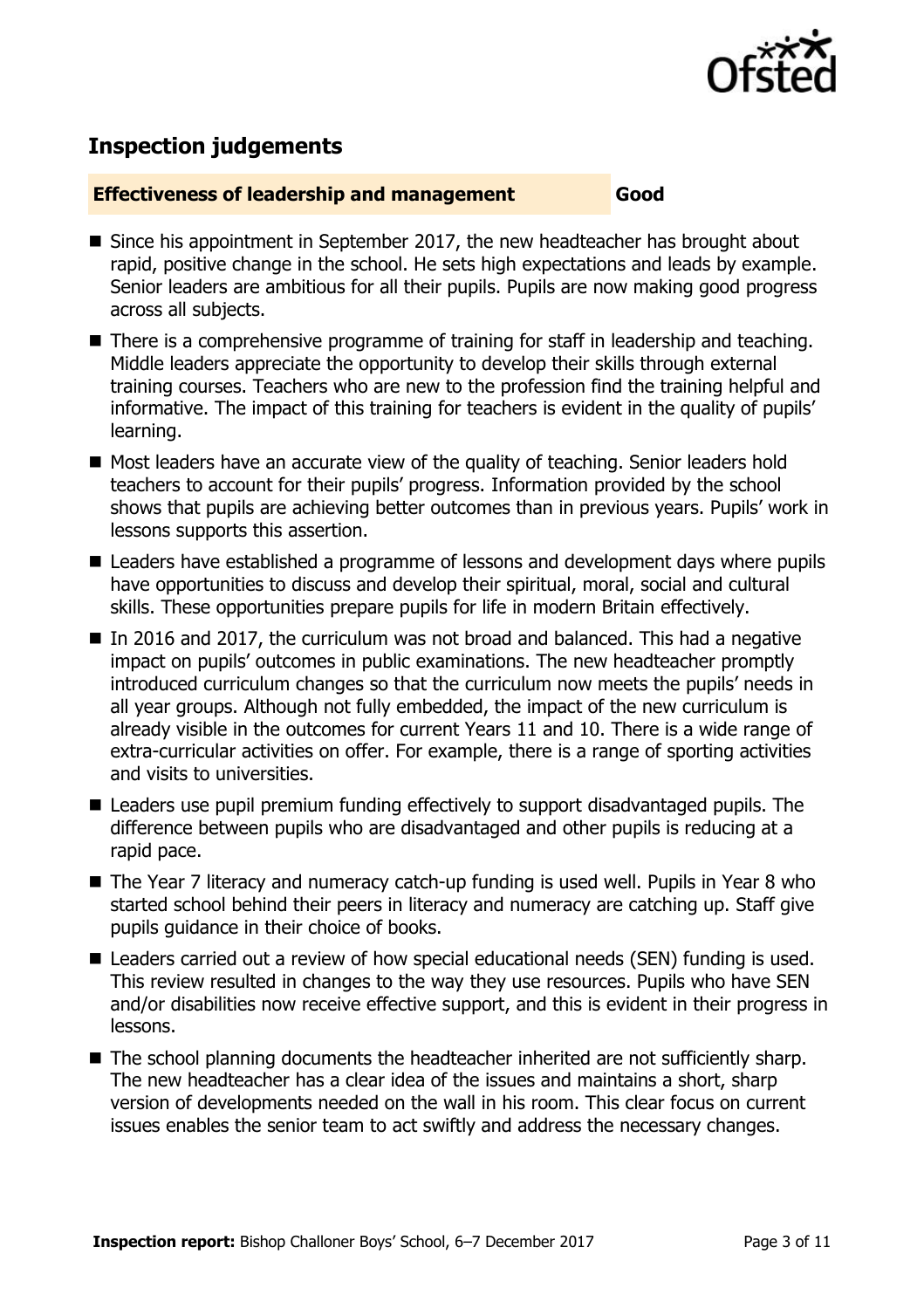

#### **Governance of the school**

- Governors are committed to bringing about improvement. They work closely with school leaders to support them in their roles.
- There is a safeguarding governor who carries out regular, appropriate checks on school procedures to ensure that pupils are safe. Governors visit the school and speak to pupils about their safety. There is a culture of vigilance around safeguarding in the school, and governors lead on this.
- Governors discuss reports on progress and behaviour in their meetings and check the school logs on incidents of bullying and other issues.
- The minutes of governing body meetings show limited challenge to school leaders. For example, in the past, they did not challenge the school on the curriculum offer. The curriculum offer did not meet pupils' needs and affected pupils' outcomes in 2016 and 2017 examinations. The headteacher says that the governors now challenge very effectively when pupils' outcomes are affected.

#### **Safeguarding**

- The arrangements for safeguarding are effective.
- Leaders ensure that all the appropriate checks on staff take place before they start work in the school. All staff receive training in safeguarding procedures. This includes a comprehensive induction programme for new staff on safeguarding. Staff are confident in managing safeguarding concerns and supporting pupils. Pupils say that they feel safe.
- Leaders invite parents to feed back their opinions about their children's safety during parents' events in school. Parental feedback from a recent Year 7 event shows that most parents believe that their children are safe in school and would recommend the school to others.
- Staff receive training on the 'Prevent' duty and are vigilant when looking for signs of radicalisation. They support pupils in avoiding local dangers, such as gangs. Pupils say that there are many adults in school to whom they can turn for help, should the need arise.

#### **Quality of teaching, learning and assessment Good**

- Teachers have good subject knowledge. They use their knowledge to plan effective lessons which interest and enthuse their pupils.
- Teachers establish a good climate for learning. Pupils show respect for teachers and their peers. Inspectors saw a small amount of low-level disruption by pupils in lessons. Most pupils make good progress in their learning because of the positive ethos established in the school.
- In previous years, middle- and higher-ability pupils did not make rapid progress. Through careful tracking and effective questioning, teachers now ensure that there is a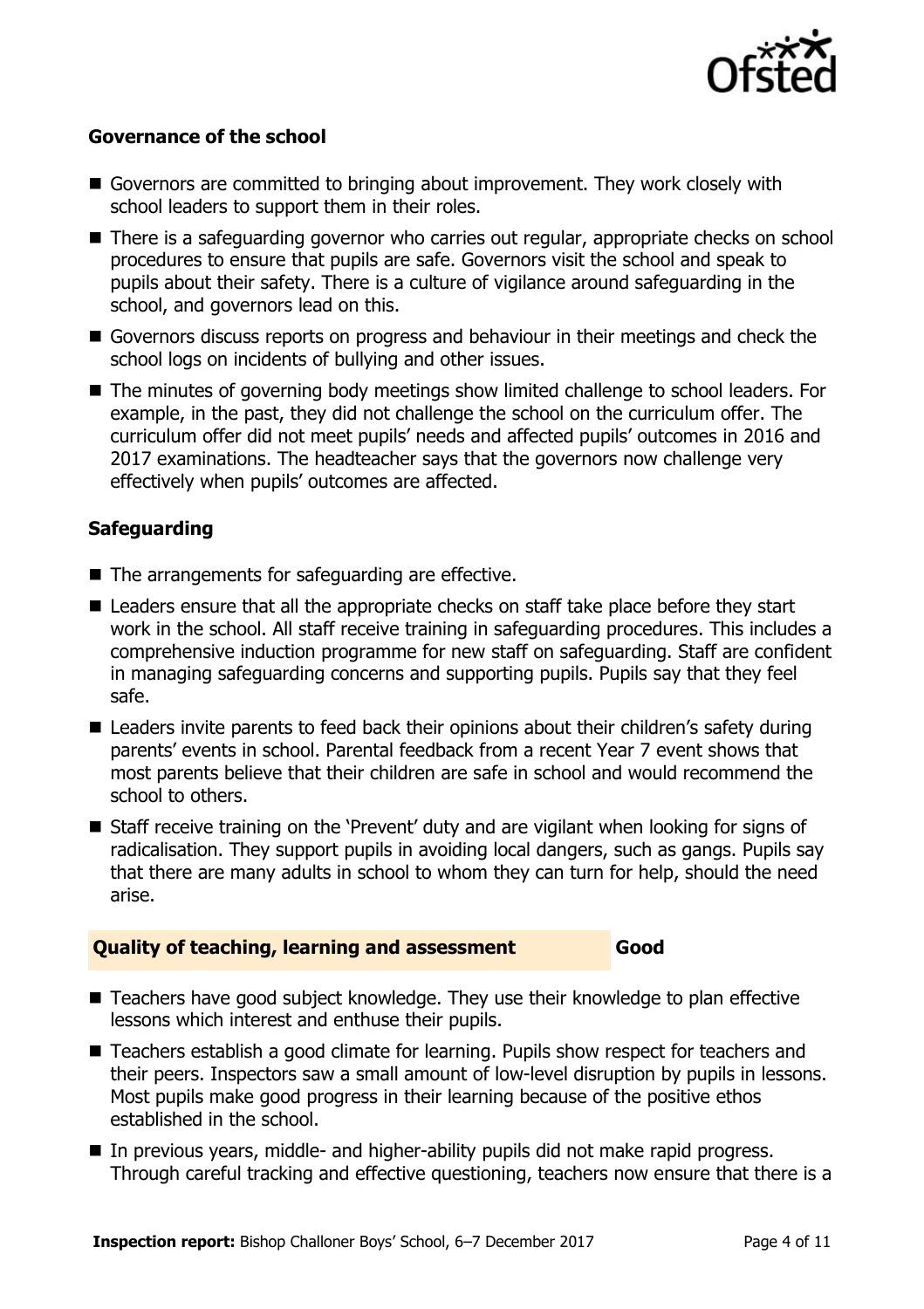

high level of challenge for these pupils in lessons. Teachers use a range of techniques to support learning and they have strong subject knowledge. These techniques enable most pupils to make good and often better progress.

- Teachers encourage pupils to read widely, and all pupils carry a reading book with them. There is a reading group for the most able readers in each year group. Teachers encourage pupils to read at home and then, subsequently, to discuss the content of the book and challenge each other in their understanding of the text. Pupils value this opportunity and say that it helps their learning.
- $\blacksquare$  Middle leaders are strong teachers and they share their skills with less experienced teachers. The quality of teaching across the school is improving because of this coaching. This is particularly strong in modern foreign languages and humanities. In these subjects, teachers give pupils effective guidance about how to improve their work. Pupils' presentation in their books is neat and they are proud of their work.
- The school's marking is clear. However, the quality of guidance given to pupils in key stage 3 varies. Where the feedback is weak, pupils do not improve their work. A few teachers do not give pupils time to reflect on their work. However, most pupils in key stage 4 improve their work following effective guidance and reflection time from their teachers.
- The quality of the homework set for pupils is variable. Often, teachers ask pupils to finish off classwork. Parents are concerned about homework and about the information given to them about their children's progress. Leaders have recently introduced a commercial package to monitor homework and share information about homework with parents. Leaders have not evaluated the impact of this package yet.

#### **Personal development, behaviour and welfare Fig. 2.1 Requires improvement**

#### **Personal development and welfare**

- The school's work to promote pupils' personal development and welfare is good.
- **Pupils are proud of their school. They are confident and self-assured learners. Teachers** encourage pupils to develop their own ideas and to listen respectfully to the views of others.
- There is very little bullying in the school. Pupils say that when it does happen, teachers deal with bullying effectively. There is a wide range of support for vulnerable pupils, and pupils say that they feel supported.
- There is a comprehensive programme of assemblies and lessons where pupils have opportunities to explore life skills and reflect on the world around them. Pupils are well informed about how to keep safe and show empathy for others who are less fortunate than themselves. Pupils know where to go for help with welfare issues.
- Although this is a Catholic school, many of the pupils are from different religious groups. Pupils are involved in interfaith work. During religious education lessons, pupils, through discussion with their peers, develop their understanding of other faiths.
- Teachers encourage pupils to develop healthy lifestyles. There are many opportunities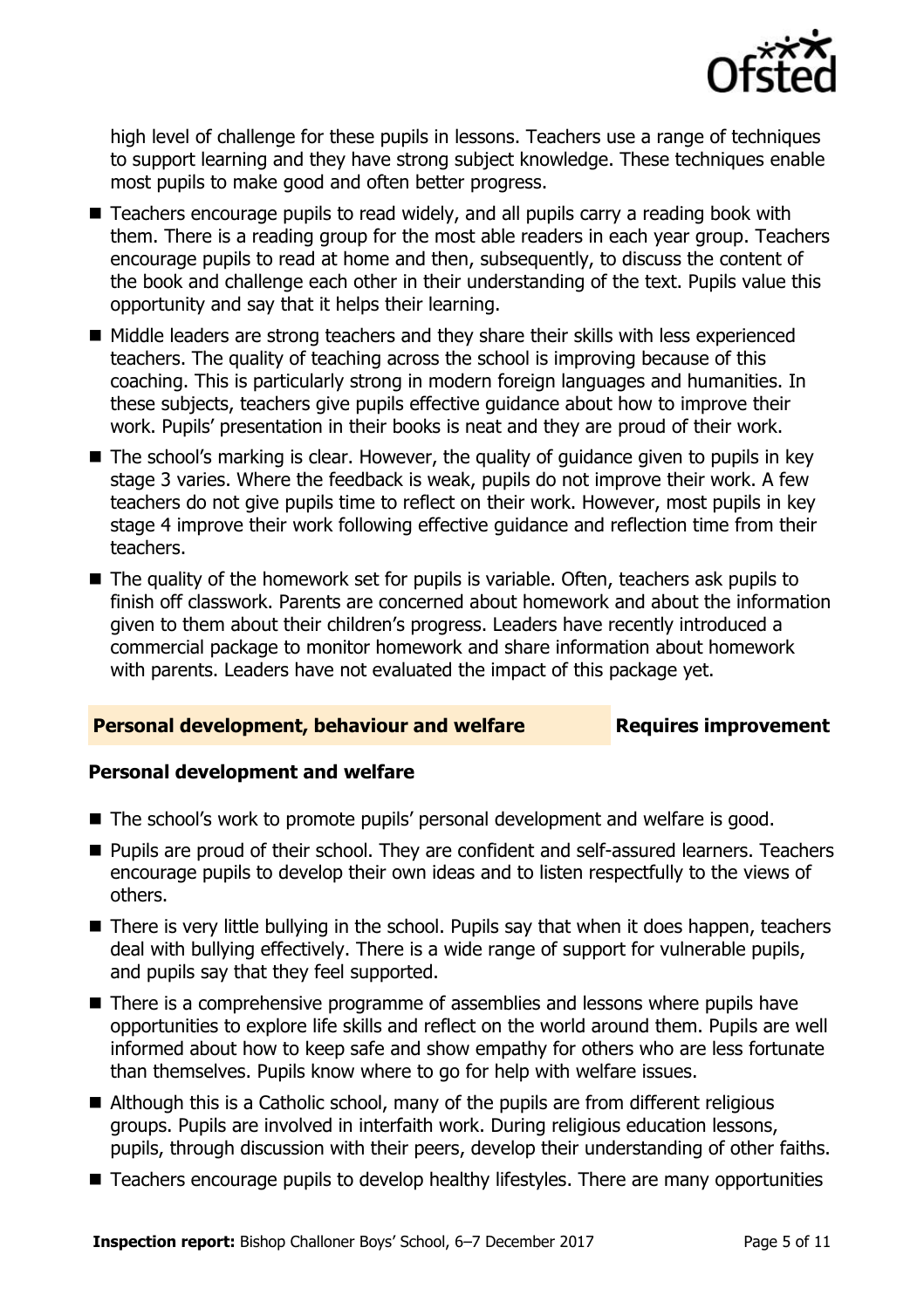

for pupils to be involved in sport. There is a range of extra-curricular opportunities where pupils keep fit through outdoor pursuits.

- There is a new programme in place for careers advice and quidance. This programme starts in Year 7 and builds on the skills that pupils developed in primary school. Pupils in Year 10 have work experience opportunities. In Year 11, there is considerable support for pupils in making appropriate choices in progressing to post-16 education and/or employment. Local business people and employers play a large part in supporting pupils in their choices. Pupils say that these opportunities are one of the best aspects of the school's support. In previous years, the percentage of pupils progressing to further education was below that of other pupils nationally because of a lack of clear guidance.
- All key events in school start with a prayer. In assemblies, pupils listen to stories from the Gospel, and teachers encourage them to reflect on their values and beliefs. Pupils come from a diverse range of backgrounds, and they learn from each other about different cultures. In this and other ways, they develop tolerance and respect towards each other.

#### **Behaviour**

- The behaviour of pupils requires improvement.
- Pupils' attendance overall is above the national average. However, despite rigorous action by the school, the level of absence, including persistent absence, of White British boys is higher than that of other pupils in the school. The level of exclusions for this group of pupils has also been high in previous years. Leaders are developing a more effective use of the internal exclusion room to improve behaviour. Pupils now receive increased external and internal support to help them manage their own behaviour effectively. Pupils say that the additional support is helping them to improve their behaviour. A small group of pupils are not making best use of these opportunities.
- **Pupils' behaviour in lessons is good across all year groups. Disruption in lessons by** pupils is rare. Pupils are pleasant and enjoy sharing their opinions on their school with visitors. However, on occasions, pupils' behaviour in social times and between lessons is not as sensible as it should be. For example, when pupils move around the school and in corridors, a small group of pupils need reminders from staff about expectations of behaviour. Teachers were less positive about pupils' behaviour in the Ofsted online survey for staff. Leaders are working with teachers to develop strategies to support them in managing the behaviour of this small group of pupils. There is an inclusion team who provide additional support and counselling for these pupils. Most parents who responded to the school survey for Year 7 parents said that behaviour is now good. Only 13 parents responded to the Ofsted online questionnaire. Many of those parents also said that behaviour was good.

**Outcomes for pupils Good**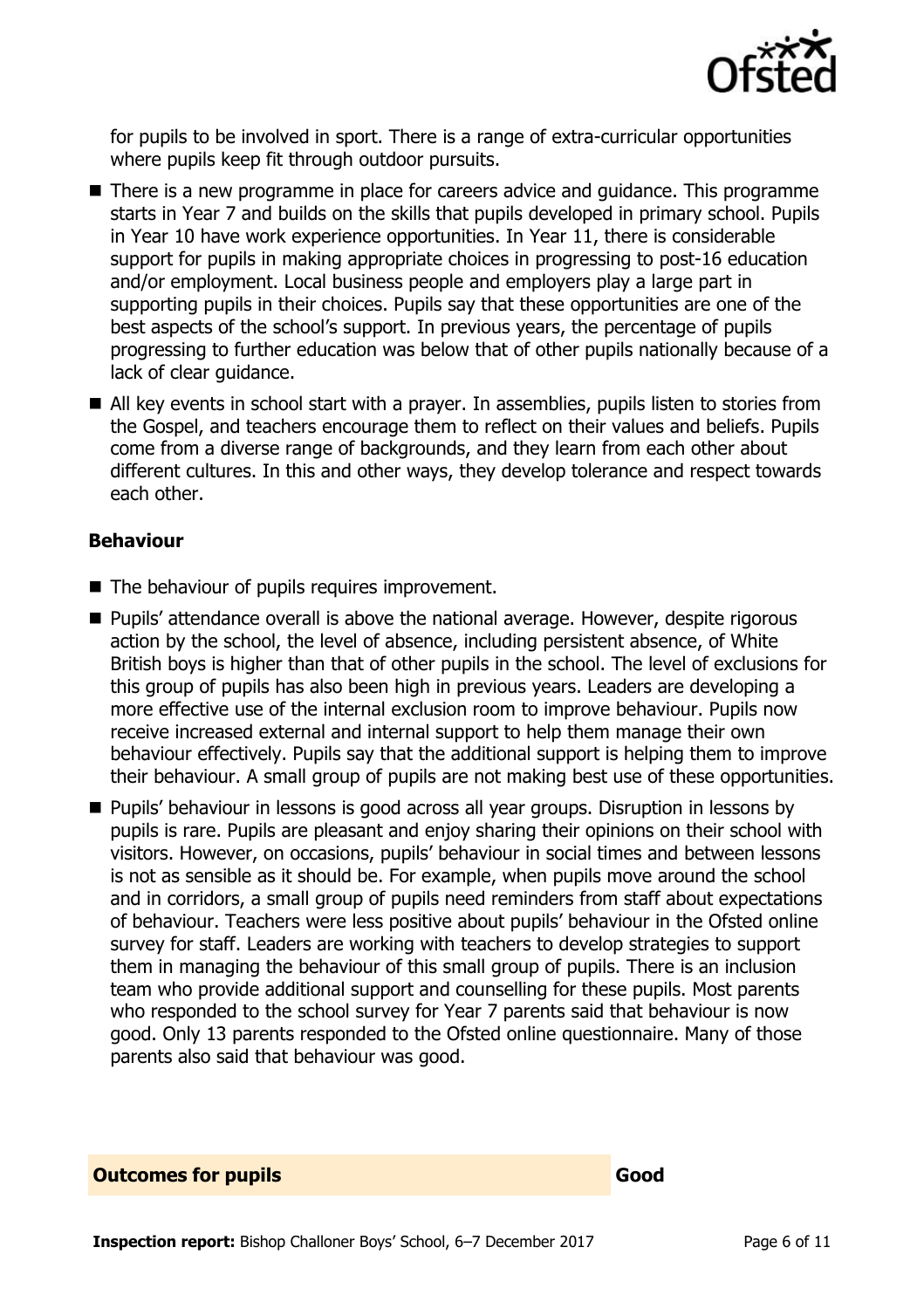

- $\blacksquare$  School information shows that current pupils in key stage 4 are making good progress. Leaders now carefully track pupils' progress in addition to attainment. They put effective support in place when pupils fall behind. The new key stage 4 curriculum now meets pupils' needs. The school's information shows that pupils' progress has improved notably from all their starting points. Pupils with lower starting points are making the strongest progress.
- Teachers work with staff in other schools to check that their assessments of pupils' attainment are accurate. Information provided by the school on English and mathematics outcomes for pupils in Years 7, 8, and 9 shows that a higher percentage of pupils are on track to achieve good outcomes in those subjects. Pupils did not achieve good outcomes in some subjects in 2017.
- Leaders made rapid changes to tracking pupils. They are checking outcomes regularly. Information on all pupils in English and mathematics shows that they are achieving higher grades. Pupils' work over time, their understanding and the quality of work in their books show that they are making good progress.
- $\blacksquare$  In most lessons, pupils of all abilities work on challenging materials that support them to make good progress. Pupils say that they enjoy their work, and 92% of Year 7 parents say that they are pleased with their sons' progress.
- Teachers adapt work to meet the needs of groups of pupils. Teaching assistants receive training to support pupils in lessons. Pupils who speak English as an additional language receive support in developing their writing skills. Disadvantaged pupils and pupils who have SEN and/or disabilities make good progress from their starting points. Inspectors observed this improved progress in a range of lessons.
- There is a strong culture of reading for pleasure. Pupils in key stage 3 can join reading groups on a Wednesday morning. In the groups, teachers encourage them to read widely. Pupils in the reading groups are enthusiastic about their reading and are keen to share their views about which books they enjoy.
- In 2016 and 2017 GCSE examinations, pupils' progress across all subjects was below national averages. However, attainment was close to national averages. Disadvantaged pupils and pupils who have SEN and/or disabilities also made progress below that of pupils with the same starting points. This was because the curriculum did not meet pupils' needs. Pupils in Year 11 entered examinations in fewer GCSE subjects and in a narrower range of subjects than pupils in other schools.
- The new headteacher changed the curriculum in September 2017 to enable more key stage 4 pupils to study a wider range of subjects, including vocational subjects. Previously, pupils who were struggling with the course content reduced the number of subjects where they took GCSE examinations. This approach limited pupils' progress and their career choices, and impacted negatively on their outcomes overall. This reduced curriculum limited the progress the pupils were able to make in the Progress 8 measure in 2016 and 2017. Year 10 and 11 pupils now follow a wider curriculum with more opportunities to study modern foreign languages, humanities and vocational subjects. Teachers give pupils helpful guidance in their subject choices.
- Attainment in English and mathematics in 2017 GCSE examinations was broadly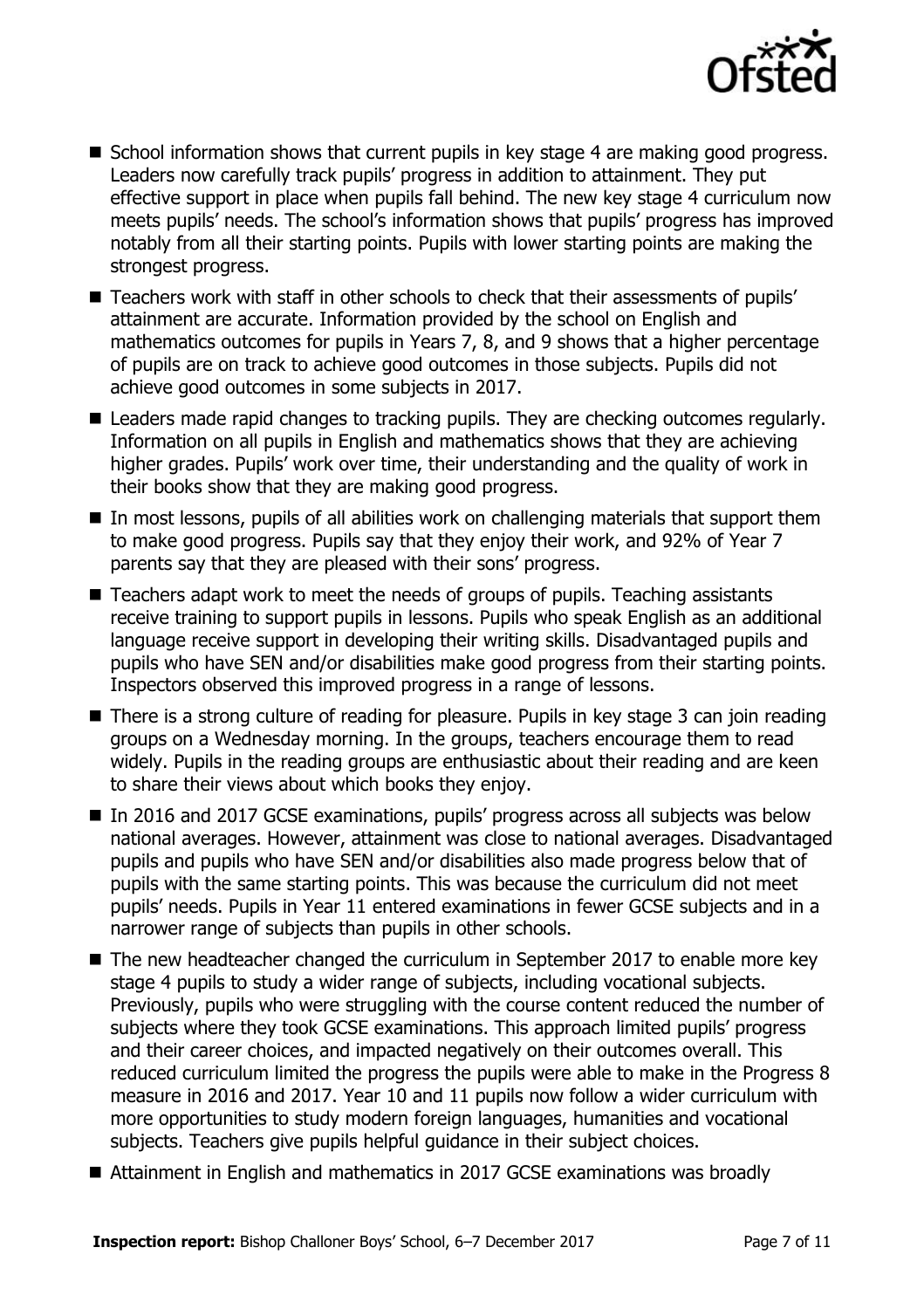

average. Pupils' progress in English and mathematics in 2017 was below, but close to, national averages. Leaders analysed these results and have implemented a range of changes, which are improving current pupils' outcomes. Teachers challenge all pupils to improve their learning and achieve to the best of their ability.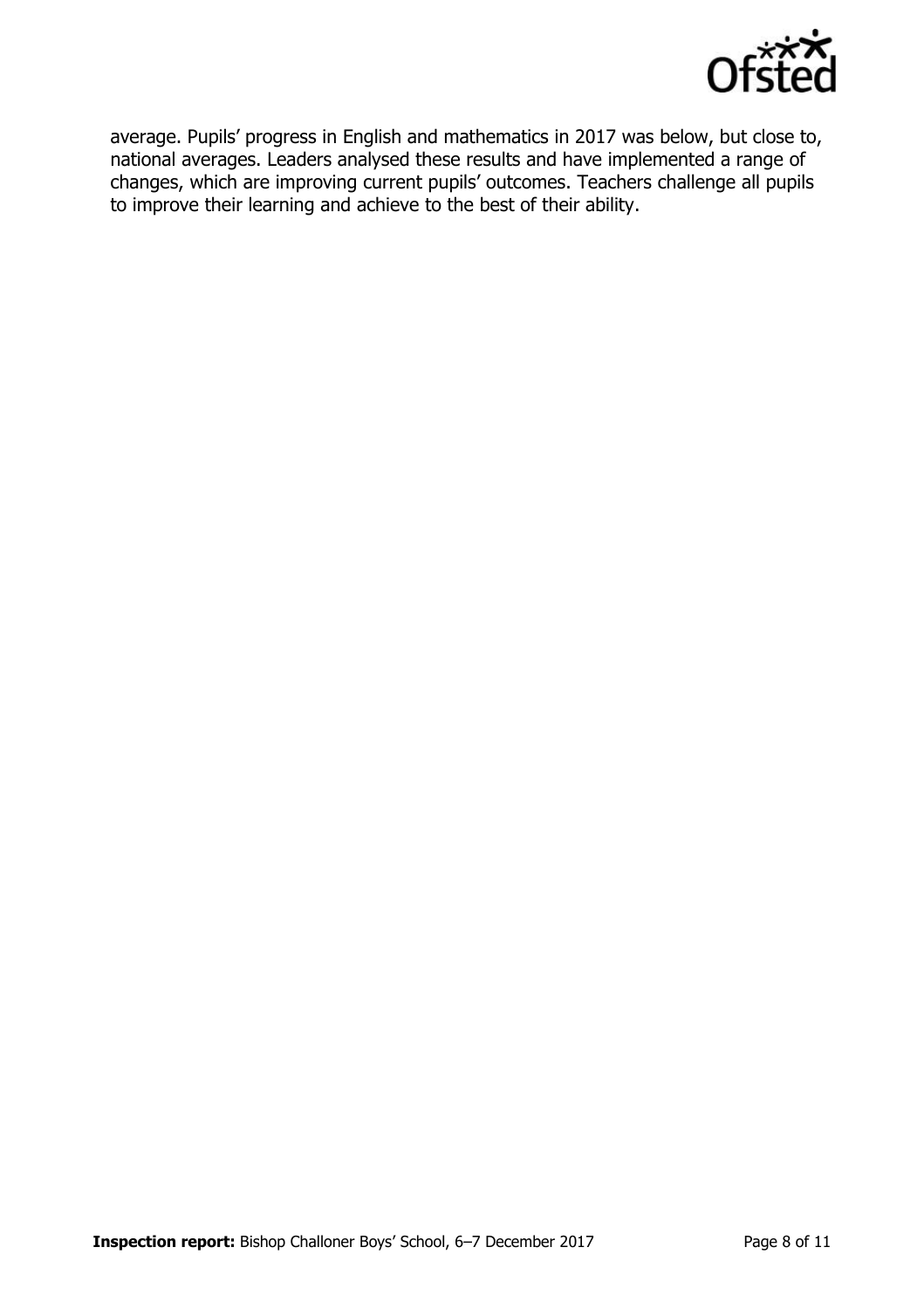

# **School details**

| Unique reference number | 133289               |
|-------------------------|----------------------|
| Local authority         | <b>Tower Hamlets</b> |
| Inspection number       | 10037693             |

This inspection of the school was carried out under section 5 of the Education Act 2005.

| Type of school                      | Secondary comprehensive                            |
|-------------------------------------|----------------------------------------------------|
| School category                     | Voluntary aided                                    |
| Age range of pupils                 | 11 to 16                                           |
| Gender of pupils                    | <b>Boys</b>                                        |
| Number of pupils on the school roll | 571                                                |
| Appropriate authority               | The governing body                                 |
| Chair                               | <b>Tony Mackersie</b>                              |
| Headteacher                         | Richard Fitzgerald                                 |
| Telephone number                    | 0207 791 9500                                      |
| Website                             | www.bishop-<br>learningvillage.towerhamlets.sch.uk |
| Email address                       | dwhelan@bishop.towerhamlets.sch.uk                 |
| Date of previous inspection         | 1-2 April 2014                                     |

#### **Information about this school**

- The school does not meet requirements on the publication of information about Year 7 literacy and numeracy catch-up funding. This information was on the school website by the end of the first day of the inspection.
- Teaching resources, including staff, are shared with the girls' school. The boys' school shares the same school site as the girls' school.
- $\blacksquare$  The school does not currently use any alternative provision.
- Bishop Challoner Boys' School is smaller than the average-sized secondary school.
- The proportion of pupils known to be eligible for free school meals is high.
- A high proportion of pupils are from minority ethnic groups.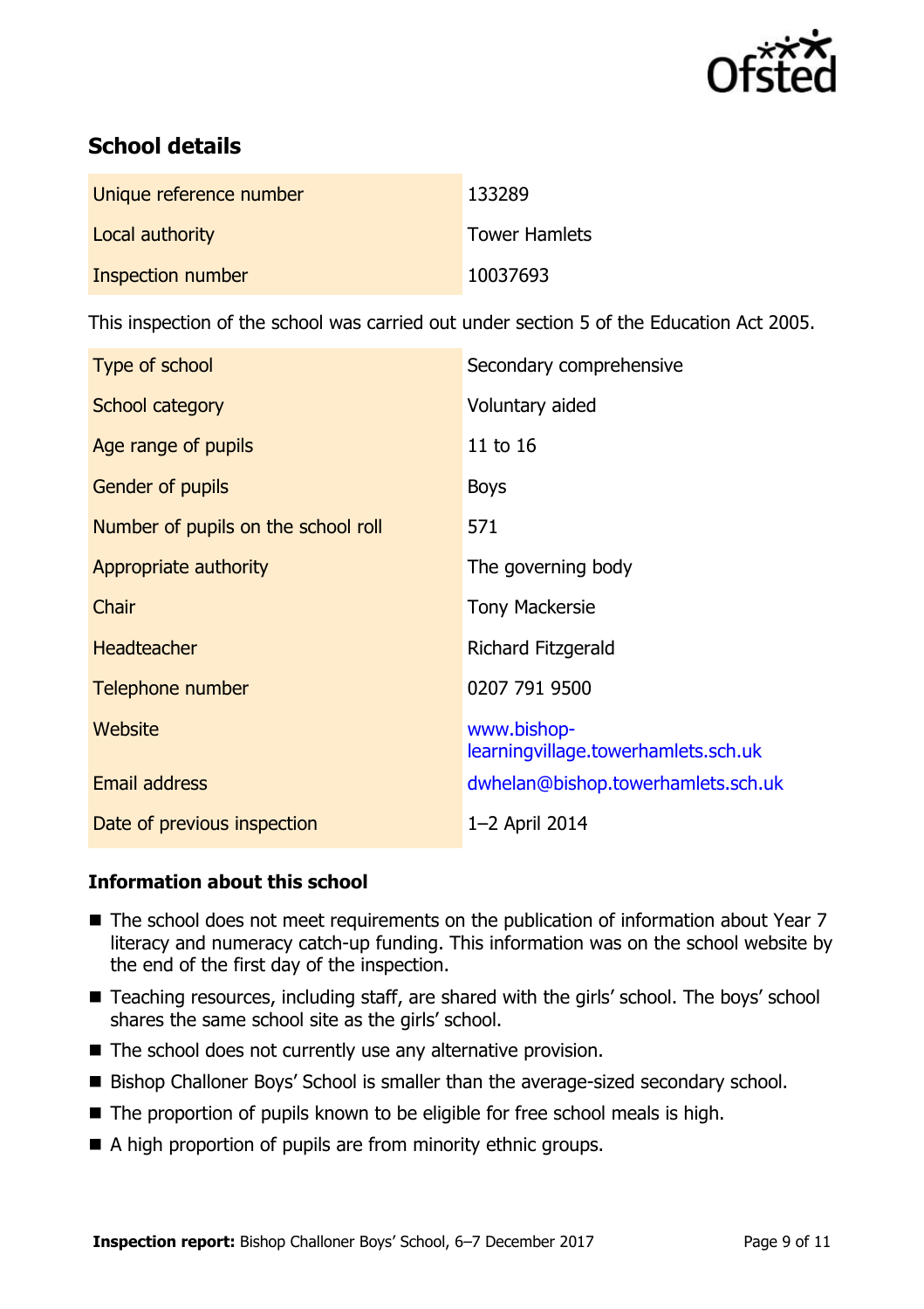

# **Information about this inspection**

- Inspectors visited a range of lessons to evaluate the quality of teaching over time and listened to pupils read.
- Inspectors met with groups of pupils and spoke to pupils around the school.
- Inspectors reviewed pupils' books and scrutinised a range of documents which related to safeguarding, behaviour, attendance and progress.
- Inspectors met with senior leaders, middle leaders and teachers who are new to the profession.
- The lead inspector met with governors and representatives from the local authority.
- Inspectors evaluated the 13 responses to Parent View, Ofsted's online questionnaire for parents. There were only two responses to the pupils' survey. There were 79 responses to Ofsted's online questionnaire for staff.
- The school provided responses from Year 7 parents to the school's questionnaire.

#### **Inspection team**

| Dame Joan McVittie, lead inspector | Ofsted Inspector        |
|------------------------------------|-------------------------|
| <b>Anthony Wilson</b>              | Ofsted Inspector        |
| <b>Bruce Goddard</b>               | <b>Ofsted Inspector</b> |